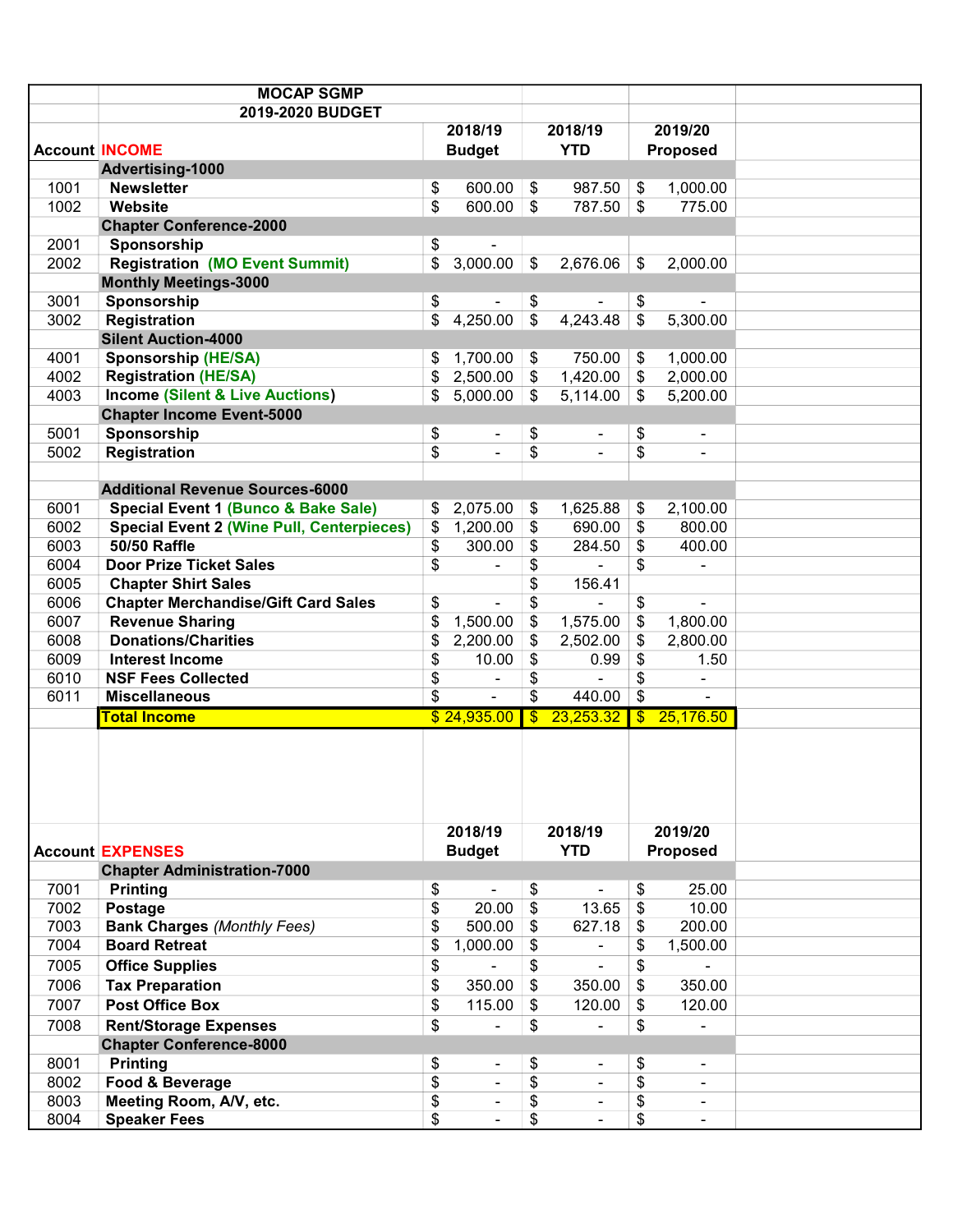| 8005  | <b>Speaker Lodging</b>                                                          | \$<br>$\blacksquare$               | \$              | $\blacksquare$               | \$<br>$\blacksquare$           |                        |
|-------|---------------------------------------------------------------------------------|------------------------------------|-----------------|------------------------------|--------------------------------|------------------------|
| 8006  | <b>Speaker Meals</b>                                                            | \$                                 |                 |                              | \$                             |                        |
| 8007  | <b>Speaker Travel</b>                                                           | \$                                 | \$              |                              | \$<br>$\blacksquare$           |                        |
| 8008  | <b>Speaker Gifts</b>                                                            | \$<br>$\blacksquare$               | \$              |                              | $\blacksquare$                 |                        |
|       |                                                                                 | ÷                                  | \$              |                              | \$<br>۰                        |                        |
| 8009  | <b>Chapter Scholarship Registration</b>                                         | \$<br>٠                            | \$              |                              | \$<br>$\overline{\phantom{a}}$ |                        |
| 8010  | <b>Chapter Scholarship Lodging</b><br><b>Chapter Scholarship Transportation</b> | \$<br>٠                            | \$              |                              | \$<br>۰                        |                        |
| 8011  |                                                                                 | \$<br>$\qquad \qquad \blacksquare$ | \$              |                              | \$<br>۰                        |                        |
| 8012  | <b>Miscellaneous Travel</b>                                                     | \$<br>٠                            | \$              | $\overline{\phantom{a}}$     | \$<br>۰                        |                        |
| 8013  | <b>Entertainment</b>                                                            | \$<br>$\overline{\phantom{0}}$     | \$              | $\qquad \qquad \blacksquare$ | \$<br>$\overline{\phantom{a}}$ |                        |
| 8014  | <b>Decorations</b>                                                              | \$                                 | \$              |                              | \$<br>$\overline{\phantom{a}}$ |                        |
|       | <b>Monthly Meeting-9000</b>                                                     |                                    |                 |                              |                                |                        |
| 9001  | <b>Printing</b>                                                                 | \$<br>$\qquad \qquad \blacksquare$ | \$              |                              | \$<br>÷,                       |                        |
| 9002  | Food & Beverage                                                                 | \$<br>5,000.00                     | \$              | 4,024.74                     | \$<br>5,500.00                 |                        |
| 9003  | Meeting room charges, A/V, etc.                                                 | \$                                 | \$              |                              | \$                             |                        |
| 9004  | <b>Speaker Fees</b>                                                             | \$<br>500.00                       | \$              | 200.00                       | \$<br>700.00                   |                        |
| 9005  | <b>Speaker Lodging</b>                                                          | \$<br>$\frac{1}{2}$                | \$              |                              | \$<br>$\blacksquare$           |                        |
| 9006  | <b>Speaker Meals</b>                                                            | \$<br>$\frac{1}{2}$                | \$              | $\overline{\phantom{a}}$     | \$<br>$\overline{\phantom{a}}$ |                        |
| 9007  | <b>Speaker Travel</b>                                                           | \$<br>$\overline{\phantom{a}}$     | \$              | $\blacksquare$               | \$                             |                        |
| 9008  | <b>Speaker Gifts</b>                                                            | \$<br>700.00                       | \$              | 733.02                       | \$<br>731.50                   |                        |
|       | <b>Silent Auction-10000</b>                                                     |                                    |                 |                              |                                |                        |
| 10001 | <b>Advertising &amp; Promotion</b>                                              |                                    | \$              |                              |                                |                        |
| 10002 | Food & Beverage                                                                 | \$<br>3,000.00                     | \$              | 2,124.00                     | \$<br>2,500.00                 |                        |
| 10003 | <b>Decorations</b>                                                              |                                    | \$              |                              |                                |                        |
|       | <b>Chapter Awards Event-11000</b>                                               |                                    |                 |                              |                                |                        |
| 11001 | <b>Printing/Awards</b>                                                          | \$<br>650.00                       | \$              | 696.71                       | \$<br>600.00                   |                        |
| 11002 | Food & Beverage                                                                 |                                    | \$              |                              |                                |                        |
| 11003 | <b>Decorations</b>                                                              |                                    | \$              |                              |                                |                        |
|       | <b>Special Fundraising Events-12000</b>                                         |                                    |                 |                              |                                |                        |
| 12001 | <b>Printing (Charity Basket Tickets &amp; Supplies) \$</b>                      | 200.00                             | \$              | 245.25                       | \$<br>300.00                   |                        |
| 12002 | <b>Expenses (Donation to Charity &amp; Bunco exp \$</b>                         | 1,500.00                           | \$              | 734.01                       | \$<br>1,110.00                 |                        |
|       | Membership-13000                                                                |                                    |                 |                              |                                |                        |
| 13001 | <b>Printing</b>                                                                 |                                    | \$              |                              |                                |                        |
| 13002 | Postage                                                                         |                                    | \$              | $\qquad \qquad \blacksquare$ |                                |                        |
| 13003 | <b>Advertising &amp; Promotion</b>                                              | \$<br>÷                            | \$              | $\frac{1}{2}$                | \$<br>50.00                    |                        |
|       | Marketing-14000                                                                 |                                    |                 |                              |                                |                        |
| 14001 | <b>Printing/Production Costs</b>                                                | \$<br>$\overline{a}$               | \$              |                              | \$<br>25.00                    |                        |
| 14002 | <b>Newsletter Postage</b>                                                       |                                    | \$              |                              |                                |                        |
| 14003 | <b>Website Domain Registration Fees</b>                                         | \$<br>300.00                       | \$              | 311.70                       | \$                             | \$300 every other year |
| 14004 | <b>Website Monthly Maintenance</b>                                              |                                    | \$              |                              |                                |                        |
| 14005 | <b>Chapter Shirt Expenses</b>                                                   |                                    | \$              |                              |                                |                        |
|       | <b>Community Service-15000</b>                                                  |                                    |                 |                              |                                |                        |
| 15001 | <b>Printing</b>                                                                 | \$<br>۰                            | \$              | ۰                            | \$<br>٠                        |                        |
| 15002 | <b>Expenses</b>                                                                 | \$<br>$\overline{\phantom{a}}$     | \$              |                              | \$<br>۰                        |                        |
| 15003 | <b>Donations</b>                                                                | \$                                 | $\overline{\$}$ |                              | \$<br>$\overline{\phantom{a}}$ |                        |
|       | <b>National Conference-16000</b>                                                |                                    |                 |                              |                                |                        |
| 16001 | <b>Board Lodging</b>                                                            | \$<br>2,000.00                     | \$              |                              | \$<br>2,000.00                 |                        |
| 16002 | <b>Board Meals</b>                                                              | \$                                 | \$              |                              | \$                             |                        |
| 16003 | <b>Board Transportation</b>                                                     | \$<br>٠                            | \$              |                              | \$                             |                        |
| 16004 | <b>Board Conference Fees</b>                                                    | \$<br>4,000.00                     | \$              | 3,405.00                     | \$<br>6,000.00                 |                        |
| 16005 | <b>Board Air Travel</b>                                                         | \$<br>2,500.00                     | \$              | 868.51                       | \$<br>600.00                   |                        |
| 16006 | <b>Scholarship Lodging</b>                                                      | \$<br>400.00                       | \$              |                              | \$<br>650.00                   |                        |
| 16007 | <b>Scholarship Transportation</b>                                               | \$                                 | \$              |                              | \$                             |                        |
| 16008 | <b>Scholarship Conference Fees</b>                                              | \$<br>1,400.00                     | \$              | 405.00                       | \$<br>1,620.00                 |                        |
| 16009 | <b>Scholarship Air Travel</b>                                                   | \$<br>800.00                       | \$              |                              | \$<br>100.00                   |                        |
| 16010 | <b>Chapter Auction Donation</b>                                                 | \$<br>۰                            | \$              | ۰                            | \$<br>$\overline{\phantom{a}}$ |                        |
| 16011 | <b>National Promotions</b>                                                      | \$                                 | \$              | $\frac{1}{2}$                | \$<br>$\blacksquare$           |                        |
|       |                                                                                 |                                    |                 |                              |                                |                        |